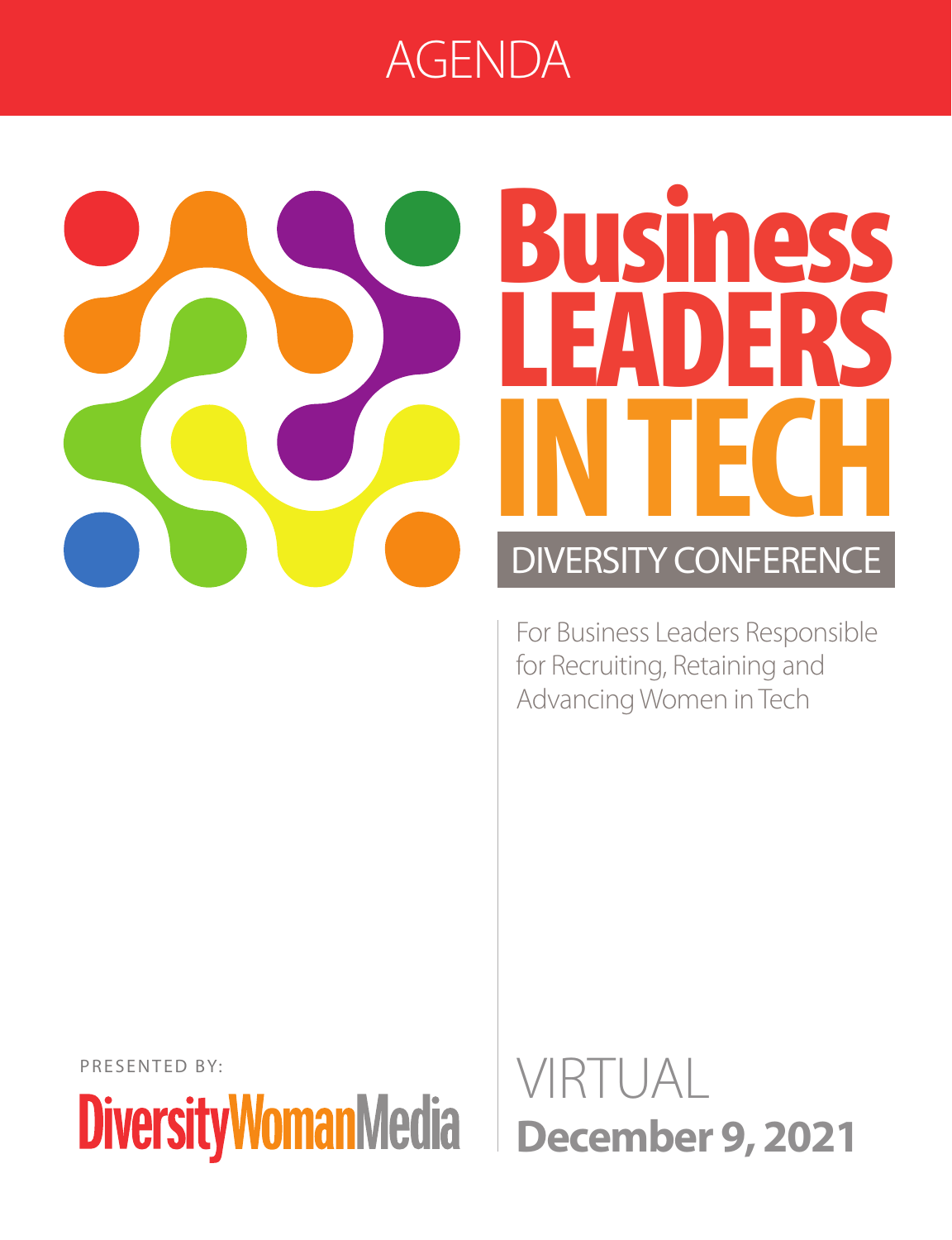

## **AGENDA\* Reset, Reboot, Restart: Women in the Tech Sector**

## December 9, 2021 • 10:00–5:00 PST • Virtual

#### **9:00 – 9:05 AM**

**Welcome SPEAKER: Dr. Sheila Robinson** | CEO & Publisher | **Diversity Woman Media**

#### **9:05 – 9:25 AM**

**Sponsor Introduction: Apple Morning Keynote** SPEAKER: To be announced soon

#### **9:25 –9:30 AM**

**Sponsor Introduction: Toast, Inc.**

#### **9:30 – 10:25 AM**

#### **The Foundation of Innovative Workplaces: Moving Beyond Traditional Approaches to Recruiting**

Innovation stems from unique approaches to solving for common-place situations. However building a recruiting pipeline experiences starts at the end rather than the beginning by building foundational workplaces for women of all races, cultures and backgrounds. Companies who are attracting the best talent in a highly demanded "employee's-market"are innovating inclusive strategies that think beyond traditional benefits and perks to recreating relocation programs for employees, developing affordable housing communities, addressing the care economy needs of parents and care providers, supporting work from home vs. in office policies, and locate-based pay equity assessments to appeal (and keep) top performing women.

**SPEAKERS: Hon. LaDoris (Dot) Harris** | Chief Diversity Officer | **Orbital Solar Services**

**Aman Narang** | President & Co-Founder | **Toast**

**Vanice Hayes** | Chief Diversity and Inclusion Officer | **Dell Technologies**

**Michelle Gethers-Clark** | Chief Diversity Officer & Head of Corporate Responsibility | **VISA** 

**MODERATOR: Erin Tselenchuk** | Co-Founder & Co-CEO | **RISEQUITY**

**10:25 – 10:30**

#### **Sponsor Introduction: Google**

#### **10:30 AM – 11:15 AM**

#### **Healing and Rising Together: Women of Color in the Workplace**

Two years after the release of Minda Harts' first nationally acclaimed book, The Memo, Harts' has taken the discussion about women of color even deeper, addressing the greatest barrier to retaining this powerful group of women leaders and employees in her new book, Right Within: How to Heal from Racial Trauma in the Workplace. During this intimate conversation with Harts and Melonie Parker, Google's Chief Diversity Officer, they will discuss how women can empower one another, personally process and confront past trauma, and activate allies to advocate for women of color and shift the narrative towards action in the workplace.

**SPEAKER: Minda Harts** | Speaker, Consultant, and Author, *The Memo: What Women of Color Need to Know to Secure a Seat at the Table* and *Right Within: How To Heal From Racial Trauma In The Workplace* 

**MODERATOR: Melonie Parker** | CDO | **Google**

\* Agenda as of October 13, 2021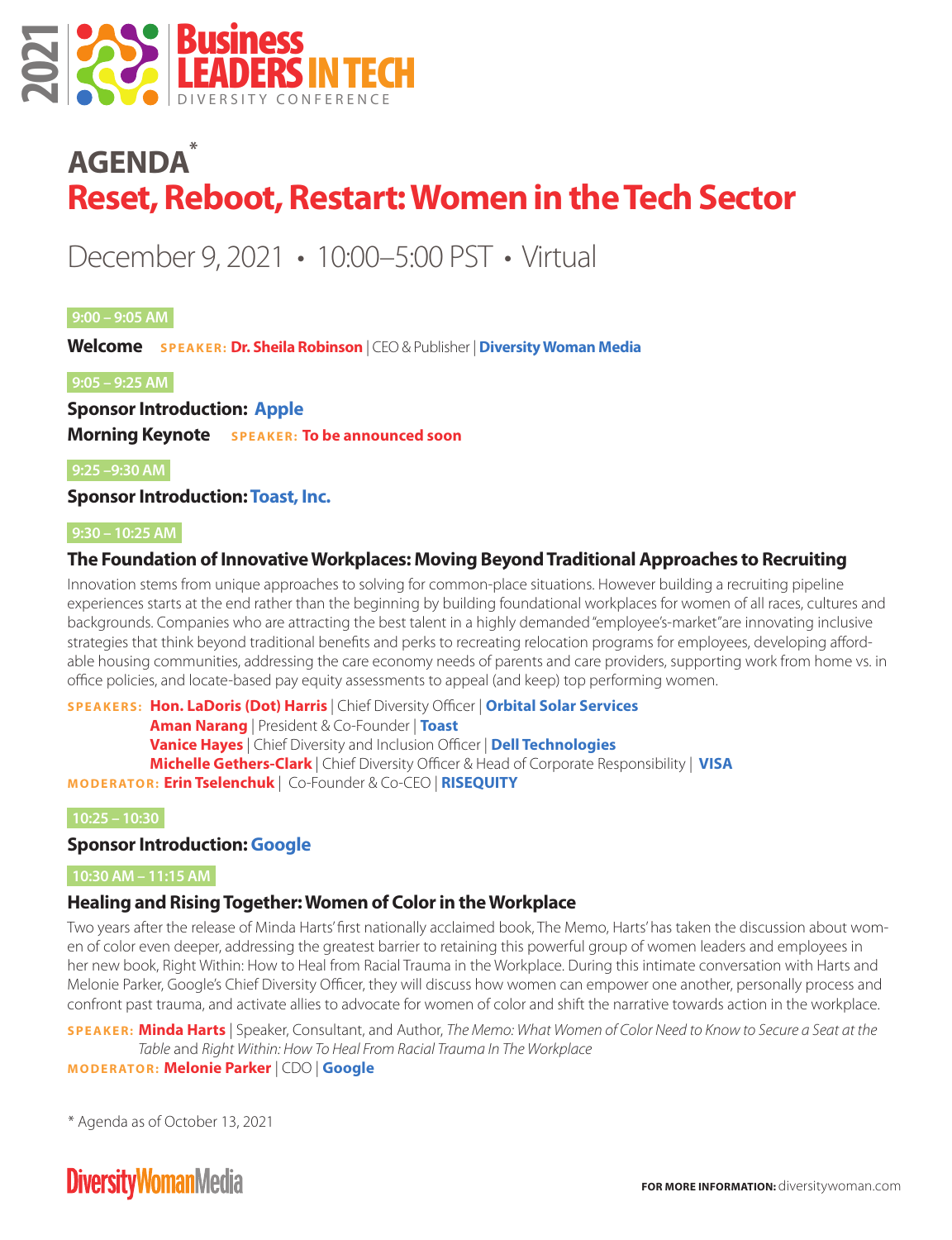

#### **11:15 –11:20 AM**

#### **Sponsor Introduction**

**11:20 – 12:30**

#### **MORNING BREAKOUT SESSION #1**

#### **Why Women - The Leadership Imperative, Moving From Awareness to Advocacy**

Is your organization ready to address the leadership imperative to advance women and engage men? Based on Jeffery Tobias Halter's groundbreaking book, WHY WOMEN – The Leadership Imperative to Advancing Women and Engaging Men, this session outlines the tools and processes to drive the long-term advancement of women. The session also focuses on the critical role that men need to play as advocates. *Specifically the session will examine:*

- Current View of the Workplace in a Post Covid World and the Specific Impact on Women
- The Organizational Barriers that Still Exist for all Women and in particular Women of Color
- Ten Actions for Advocates to take and use immediately upon leaving the session

**SPEAKER: Jeffery Tobias Halter** | Corporate Gender Strategist | **YWomen**

#### **MORNING BREAKOUT SESSION #2**

#### **The Powerhouse of EQ & Mindset Conditioning to Advance Women in Leadership**

Women experience common barriers and absence of advantages in ascending the leadership ladder. These can include the imposter syndrome, not owning their authentic voice, lack of empowerment, low self-confidence and experiencing limited opportunities. While developing one's emotional intelligence quotient (EQ) has been proven to be essential for all leaders, the power of EQ in combination with mindset conditioning can be a self-igniting engine that propels women forward in navigating through barriers and creating greater advantages for themselves. The business case for EQ's undeniable impact on the bottom-line will be highlighted and various practices to spark EQ development and leverage mindset training for women in leadership will be provided. The workshop is intended to broaden leadership perspectives, engage inner resources to create agency and choice, and encourage women to delve into the Hero's Journey to deeply knowing their own mind and intentionally shaping their experiences at work and outside of work with greater awareness, ease and empowerment.

**SPEAKER: Roberta Riga** | Executive Coach and Founder | **R Riga Consulting**

#### **12:30-1:15 PM**

#### **Game Changer Awards**

The **Diversity Woman Game Changer Award** honors those who have made a significant impact on advancing and supporting women in the technology sector. All the award winners have altered the perception of women in tech by using their personal influence and platforms as leaders to drive equity, equality and belonging for women.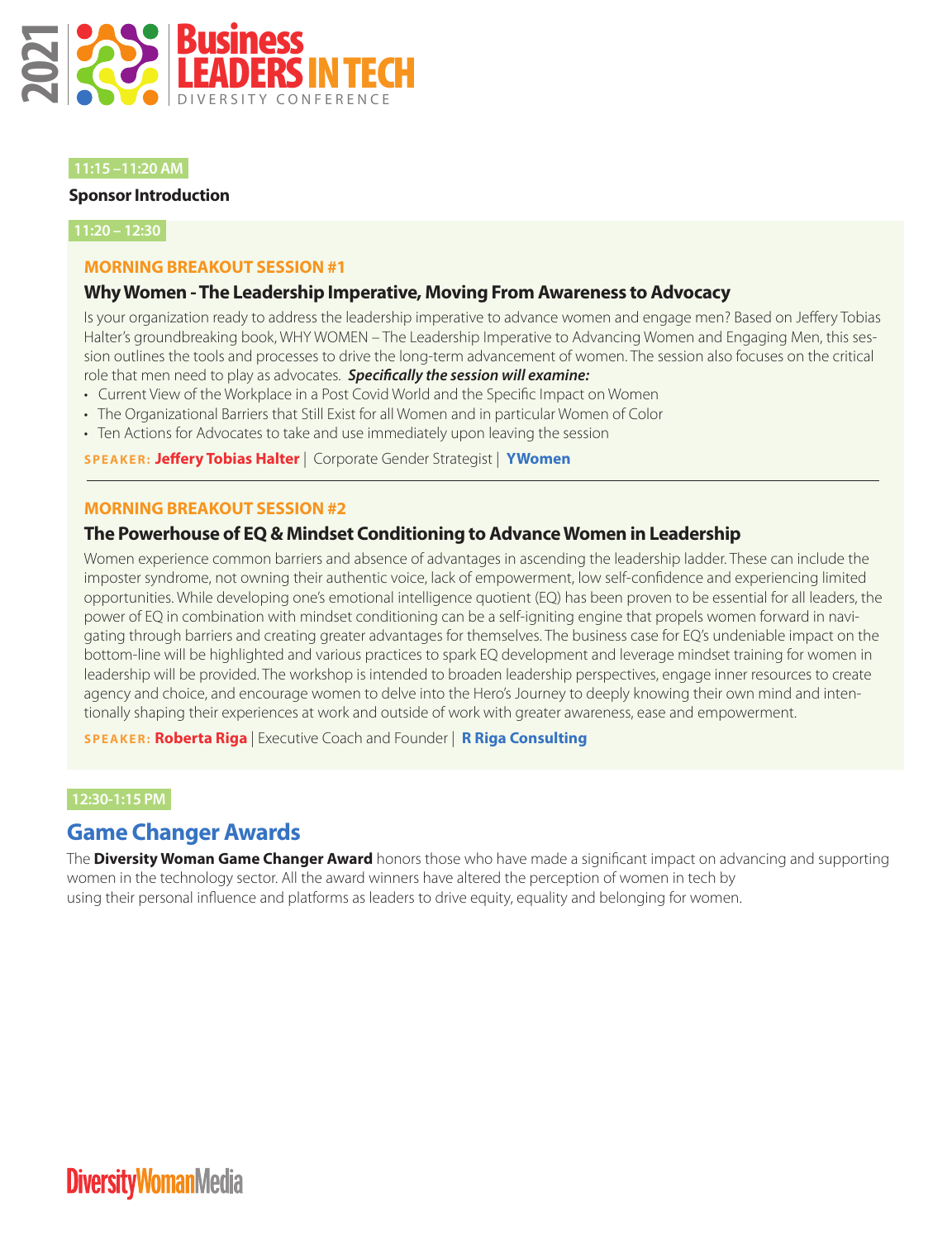

#### **1:15-1:20 PM**

#### **Sponsor Introduction**

**1:20-2:30 PM**

#### **Engaging Men as Allies in Creating a Better Future for Women at Work**

Based on their books Athena Rising and Good Guys, Brad Johnson and David Smith will make both the business and the personal/moral case for male engagement in gender equality and equity, showing why it is good for men, women, and their organizations. Because excellent allyship skills and practices are not unique to gender equity, they demonstrate how allyship skills apply to all dimensions of diversity including an intersectional perspective. Using social science evidence, they will explore the possible challenges of cross-gender professional relationships, especially in the post-#MeToo workplace. With findings from their research on cross-gender allyship, mentorship, and sponsorship, they'll offer best practices, the "how to" for men, women, and organizational leaders who want to be intentional, inclusive, and excellent allies, leveraging mentorship, sponsorship, and workplace partnership to create a more diverse workforce. Be prepared for a rich conversation around leveraging allyship and maximizing cross-gender collaboration!

**SPEAKERS: Dr. David Smith, Ph.D.** and **Brad Johnson, Ph.D.**, Authors of *Athena Rising* and *The Good Guys*

#### **2:30 – 2:35 PM**

#### **Sponsor Introduction: Amazon**

**2:35 – 3:15 PM**

**Afternoon Keynote SPEAKER: To be announced soon**

**3:15-3:20 PM**

**Sponsor Introduction: Electronic Arts**

#### **3:20-4:00 PM**

#### **Real-time/Real-talk: The Work of Tech Industry Diversity Leaders in the Trenches**

This live Q&A with tech industry Diversity Leaders will address how they are moving the executives and leaders of their companies to be more inclusive of all employees, and what are they doing to address the current challenge of retention – in particular of women. Questions will be accepted in advance from registered attendees as well as in real-time moderated Q&A from participants.This candid discussion offers a glimpse into how to have difficult conversations, offers innovative solutions, and transformative ideas and best practices that can be applied to any company or organization.

**SPEAKERS: Asha George** | Chief Diversity, Equity and Inclusion Officer | **Electronic Arts Willard McCloud III** | Global Head, Diversity & Inclusion | **Zimmer Biomet Carin Taylor** | CDO | **Workday Eric Thomas** | Global Diversity, Equity & Inclusion Officer | **Genesys MODERATOR: Marilyn Nagel** | Co-Founder & Chief Advocacy Officer | **RISEQUITY**

**4:00 – 4:05**

#### **Closing Remarks**

**SPEAKER: Dr. Sheila Robinson** | CEO & Publisher | **Diversity Woman Media**

**AFTER THE CONFERENCE**

**Visit the Virtual Exhibit Booths**